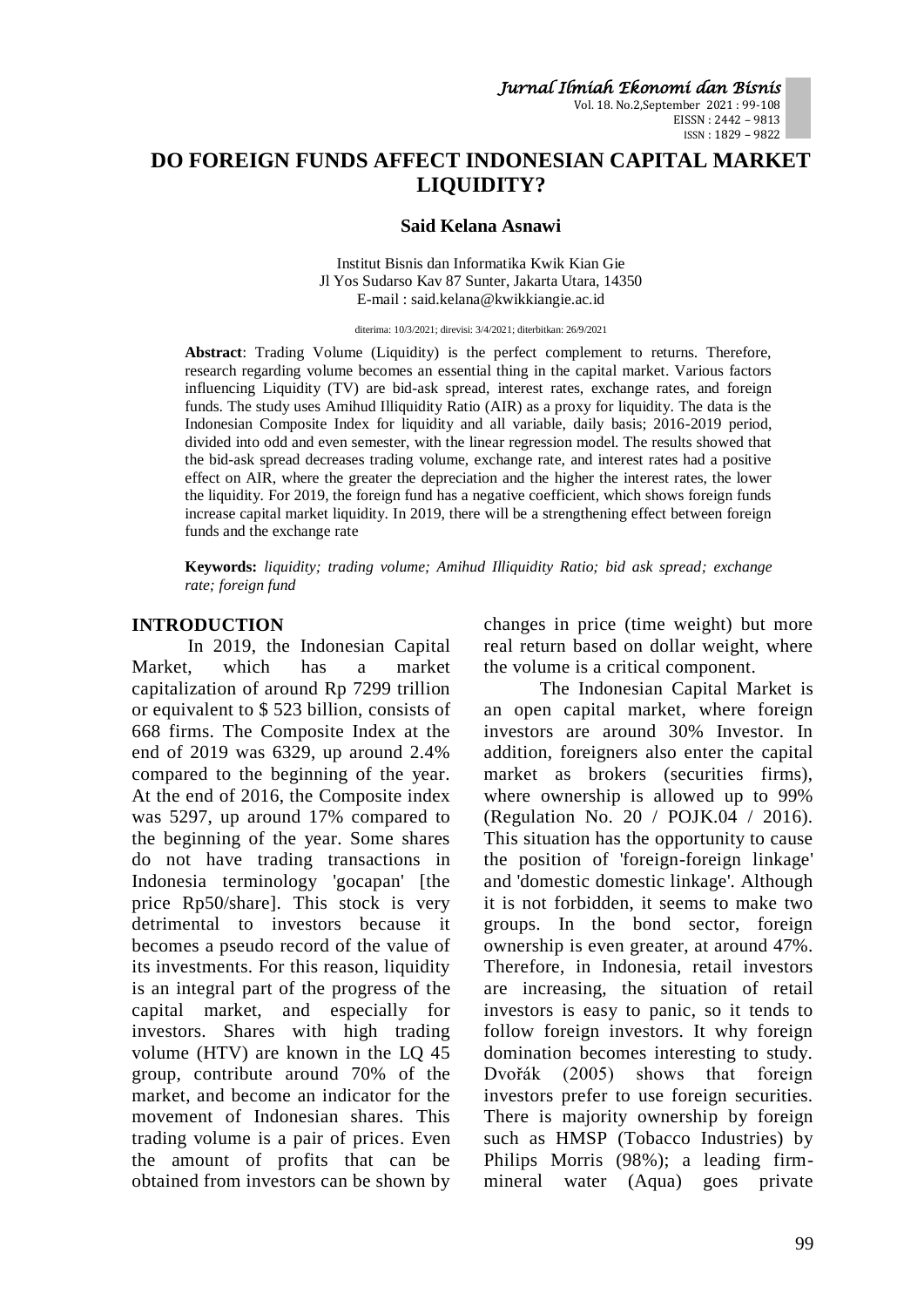Vol. 18. No.2,September 2021 : 99-108 EISSN : 2442 – 9813 ISSN : 1829 – 9822

because Danone owns 100%. Unilever Tbk has purchased various the best local brand products (Sariwangi tea, Bango soy sauce, etc.). This situation shows foreign domination and makes the Indonesian-open economy. Naturally, foreign transactions can be a leading indicator for individual investor stock transactions.

As an open country with a managing floating exchange rate pattern, the rupiah exchange rate dynamically changes according to the market demand-supply. The depreciation of the Rupiah causes a decrease in the value of the investment needed. It also decreases the return obtained. In the International Financial Management literature, it is known as the Effective Financing Rate (EFR). EFR is an essential concept because it shows the real return obtained by investors. In this case, the determinant of return comes from two things: (i) the nominal return of assets and (ii) exchange rate changes. The second source is the dominant source, where the returns can change quickly. This second source can make nominal returns change sharply, either increase or decrease. However, if the currency changes (primarily depreciation) sharply, it causes psychological effects, creates panic, and creates panic selling in the capital market.

Interest rates are substitute products for the capital market. Bank Indonesia (Central Bank of Indonesia) has JIBOR products as a market benchmark rate, which can be an investment benchmark. With a linkage financial system, it will be easy to move funds from the capital market to the money market, vice versa, so that investors have attractive investment choices. On a daily, the strength of JIBOR is the small, 'certain-positive' return; it can be as a compensation for the risk of fluctuations in the capital market. If the situation is high-interest rates and the market is bearish, it can increase transactions through selling transactions.

On the Indonesian stock exchange, the tick size is set based on price intervals. This tick size produces a bid-ask spread, which investors consider as one of their investment decisions. The width of the bid-ask spread shows the width of the disparity or expectations of investors. If the bid-ask spread wide, it will not cause transactions because the two parties are waiting for each other. In contrast, (Karpoff, 1987), which states disagreement among investors as the cause of transactions, the situation of widening bid-ask spreads, although show disparity, but it shows as asymmetric information, thereby reducing investment actions and subsequently reducing transactions. Research instead shows the opposite situation, namely the effect of trading volume on the bid-ask spread. The results showed the negative effect of trading volume on a bid-ask spread (Chung & Charoenwong, 1998) (Ahn et al., 1996 (Frank & Garcia, 2011). The bid-ask variable is rarely used as an explanatory factor, and in the research, trading volume being the explanatory variable for the bid-ask spread. Actually, in fact, and theoretically are reverse, the existence of a bid-ask is the driving factor for the transaction. Firstly, The bid-ask spread factor can explain two different things, namely: (i) the wider the bid-ask spread indicates disagreement between investors (heterogeneous in belief), which further encourages transactions; (ii) it shows asymmetry information so that both parties carry out the transaction.

The above data summary shows exciting facts on the Indonesian Capital Market and several variables. It is essential to research trading volume because the volume has a significant contribution to the market. The second, an interesting factor about foreign phenomenon and exchange rate, an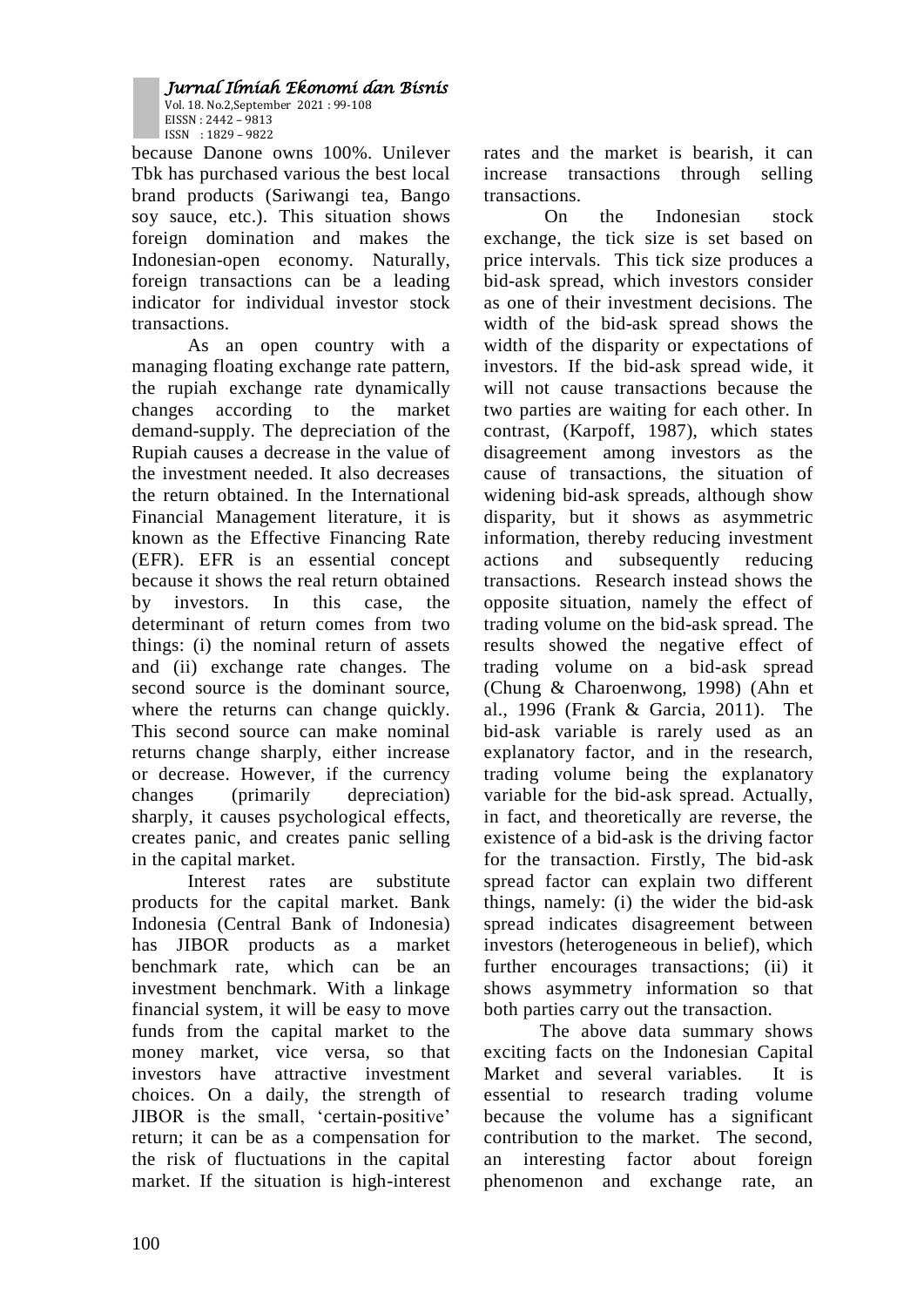interrelation among the variable. I propose the interaction between foreign currency and exchange rates as an important variable for explaining trading volume. The impact of interrelation factors explains what should be done by stakeholder, especially Self Regulatory Organization (SRO) and Central Bank. The interest rate variable, a specific variable, is controlled by Central Bank. As a Central Bank instrument, Central Bank can take this research result, for additional information, to take monetary policy. The last but not the least, the bid-ask spread give us information about investor bargaining, wider of as bid-ask spread, broader asymmetry information among investor.

# **LITERATURE REVIEW**

The phenomenon of foreign investors in the capital market is a global phenomenon. Rhee & Wang (2009), Ding et al.,  $(2013)$ , Lee & Chung, (2015); Nguyen et al., (2017); Thanatawee (2019) researching regarding foreign investors and liquidity stock market in Indonesia, China, 20 emerging markets; Vietnamese; Thailand. Rhee & Wang (RW) shows that foreign investors negatively affect 'future liquidity. One proxy for liquidity in RW is the ratio of change in bid-ask. Ding et al. show that foreign institutional investors encourage liquidity both in SOE (State-Owned Enterprises) and non SOEs. Lee & Chung, found that foreign investors had a positive effect on Amihud Illiquidity, but had a negative effect on bid-ask spreads. Nguyen et al. (2017) show that foreign investors negatively affect liquidity on the Vietnamese Stock Market. Thanatawee also found that foreign investors negatively affected liquidity. These findings indicate that foreign investors are not catalysts for the capital market, as expected. Pavabutr & Yan (2007) examined the effect of

ISSN : 1829 – 9822 foreigners on trading volatility, where foreign influences positively affect the volume; in this case, if a local investor sells, the foreigner will buy. Vo, (2016); also examines the effect of foreign on Trading Volume; Agudelo (2010) examined the effect of Foreign Investment ownership on liquidity (bid-ask) and found negative results. Dvorak (2005) had researched concerning foreign investors in Indonesia, where local investors better understood the situation in the short term, but foreign brokers were better at picking long term winners. Thus, local investors who choose foreign brokers will get a higher return than foreign investors. In this case, the foreign influencing can be explained through two events. First, (through trading activity) where foreign carry out transaction activities than are followed by domestic; second through the information channel, where foreigners have information potential and serve as a reference for investing.

Chkili & Nguyen (2014) examined the exchange rate fluctuations and stock market return in BRICS countries (Brazil, Russia, India, China, and South Africa) by dividing two periods (low volatility regime, high volatility regime) and using a model VAR. The results show that the stock market return affects the exchange rate more in both periods. Theoretically, in my opinion, this is not appropriate, where the flow of foreign funds, through the exchange, enters the stock market. Theoretically, changes in the stock markets in developing countries cannot create significant changes in exchange rates. Gong & Dai (2017) examines the exchange rate fluctuations and the behaviour of foreign investors (herding) on the Chinese Capital Market. His research shows that interest rates rise, and the yuan depreciates, causing herding, especially in the bearish market—Li et al. (2020) research about the RMB Index and stock market liquidity in China. The results show that both have a strong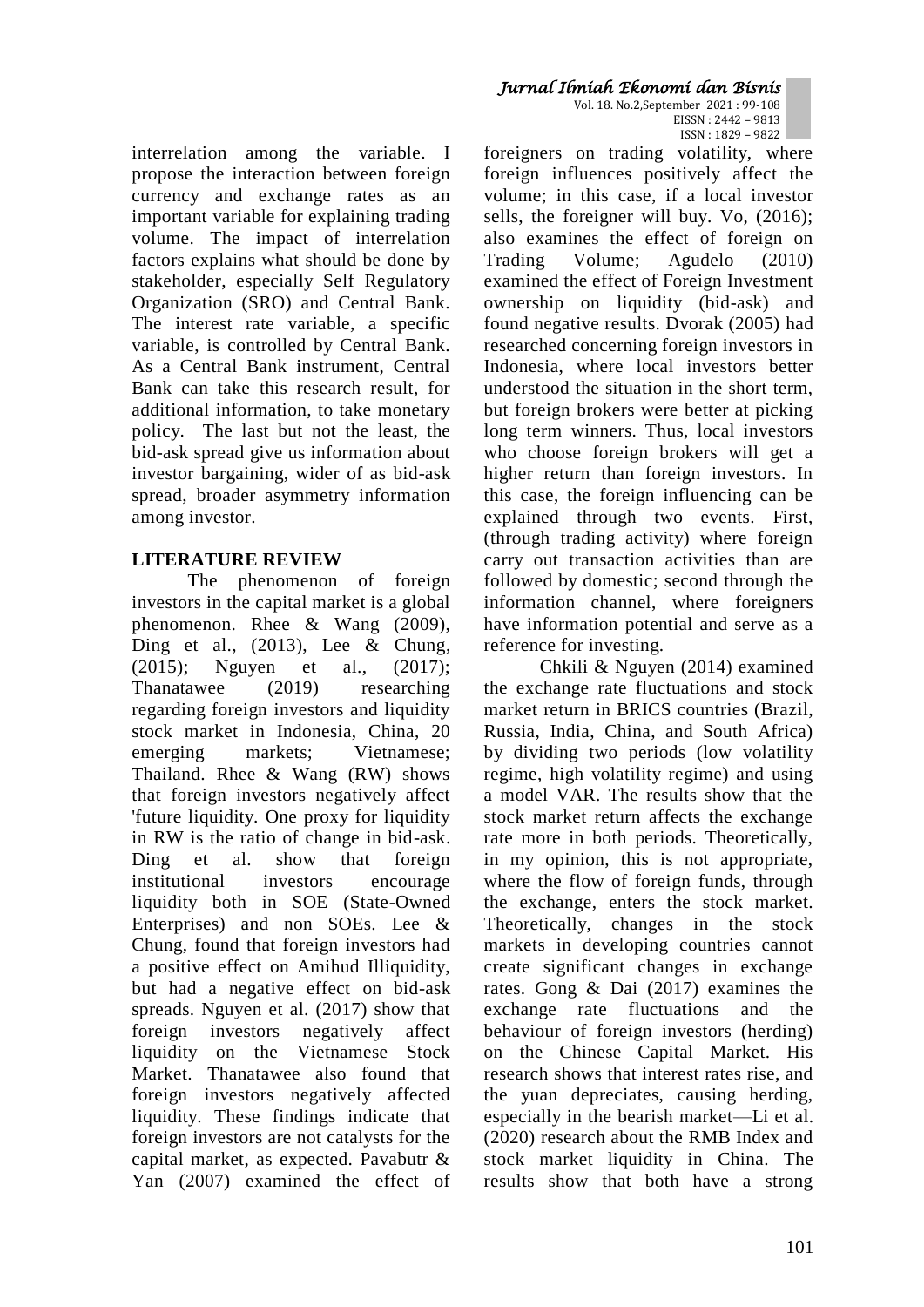Vol. 18. No.2,September 2021 : 99-108 EISSN : 2442 – 9813 ISSN : 1829 – 9822

positive correlation, especially during the tightening monetary policy period. Ng et al. (2016) examined the effect of Foreign Direct Investment (FDI) and Foreign Portfolio Investment (FPI) on Trading Volume (TV) in 39 countries. They Obtain FDI to affect TV negatively, while FPI affects positively. Research do not show a moderating relation between the exchange rate and foreign. Even though the exchange rate and foreign are very close, where one changes sharply, it will be followed by a sharp change in the other variables.

A little research about the effect of bid-ask on trading volume. Research instead shows the opposite situation, namely the effect of trading volume on the bid-ask spread. The results showed the negative effect of trading volume on a bid-ask spread Chung & Charoenwong, (1998) Ahn et al., (1996), Frank & Garcia, (2011). This means that the High trading volume (HTV), the smaller the information asymmetry, then the smaller the bid-ask spread. While research regarding the effect of interest rates on the stock market find: (i) negative results on the Jordanian Capital Market; Colombo; Pakistan, (ii) positive results in the short term and negative results in the long-term in China, and (iii) there is no relationship between interest rates and stock returns in Malaysia Ali Khrawish et al., 2010), (Amarasinghe, 2015) (Ahmad et al., 2012 ) (Ye & Huang, 2018) (Murthy et al., 2016). (Callen & Fang, 2015) examines the interest rate (short term) as an estimate of stock prices in the next year. In this case, no literature examines the relationship between interest rates and trading volume. It is due, theoretically, interest rates are substituting products for the 'price' of the stock as an investment instrument.

Various concepts regarding Liquidity has been summarized by (Kumar & Misra, 2015). Liquidity is an interesting study because of the Liquidity is a measure of a stock exchange activity. If time weight returns refer to price changes, then dollar weight returns refer to the rupiah's value, which refers to two components: price and transaction volume. Thus, price and volume are a pair. Amihud (2002) shows this relationship with the concept of illiquidity. The concept of illiquidity is the ratio of absolute return to trading volume.

# **METHOD**

Data relating to liquidity uses the Indonesian Composite Index (CI). Data were obtained from IDX in the 2016-2019 study period. The research divided the analysis into two-semester for an economic considering-time phrase so that the result can be compared. This study uses the Amihud-Illiquidity Ratio (AIR). There are three proxies of transactions (liquidity), namely: volume (number of shares traded), value (rupiah transaction value), and trading frequency. This study uses all of these proxies. Returns are used as absolute values. AIR uses the ratio of return and trade transactions. Thus, the higher the liquidity, the AIR will go down. I use AIR as a proxy for liquidity, because: (i) as a ratio, AIR scale or reduce the impact of trading volume fluctuation; (ii) a couple of return-trading volume, instead of trading volume solely.

Foreign transaction data (in Billion Indonesian Rupiah) are shown in net foreign transactions, where the positive value indicates the purchase value is greater than the selling, and vice versa. The higher the foreign transaction, the more impact on the capital market is, so the transaction volume is higher, but not necessarily to changes in return. Thus, the AIR will be smaller. Thus, Foreign negatively affects the Illiquidity Ratio (AIR)

Exchange rates are indicated by Rp/\$, where an increase in the exchange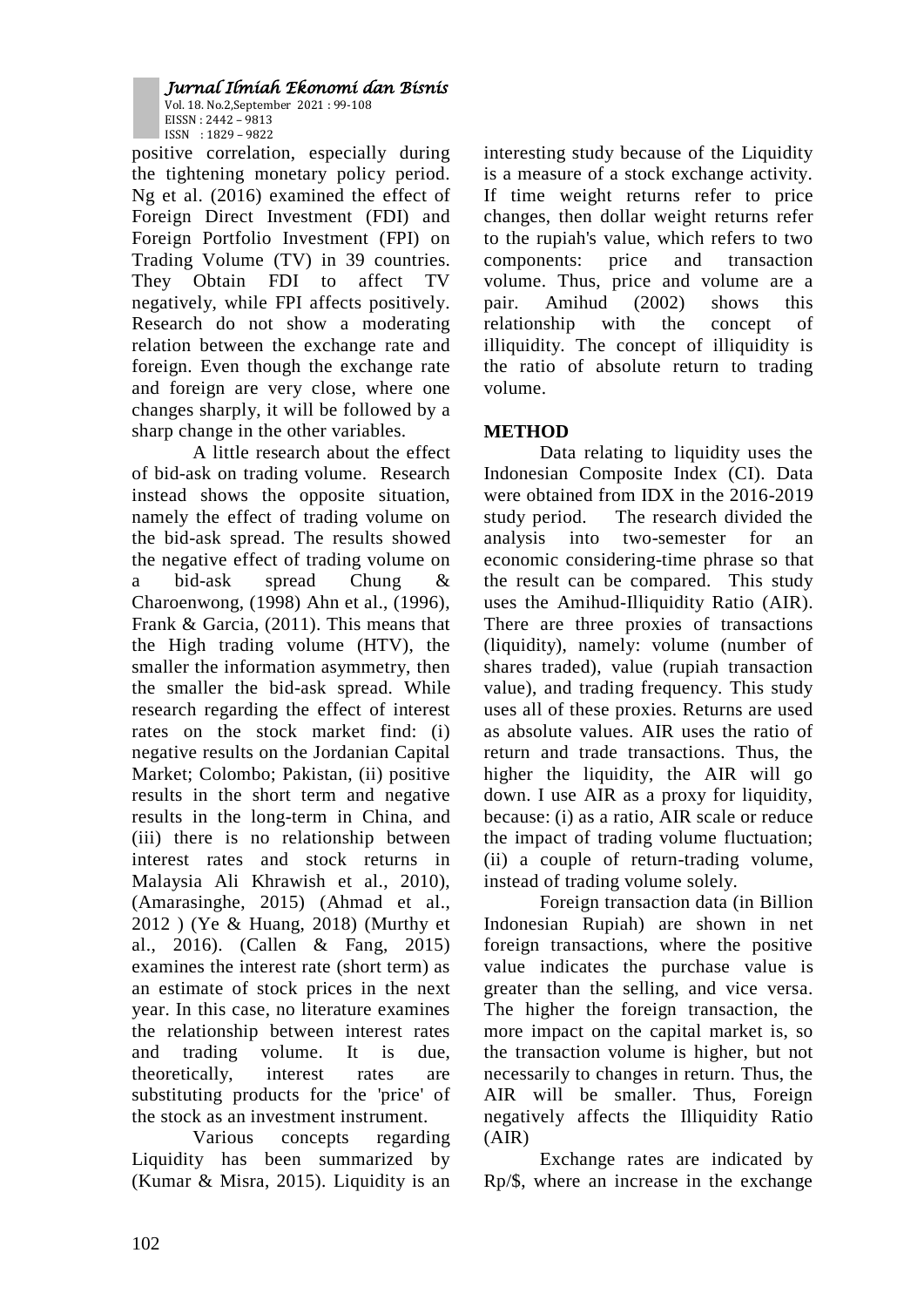Vol. 18. No.2,September 2021 : 99-108 EISSN : 2442 – 9813 ISSN : 1829 – 9822

rate shows the rupiah's depreciation. The higher the exchange rate, the greater the weakening of the rupiah. The impact of the stock market is not only (changes in negative-large returns) but also followed by transactions, although it is expected that changes in returns are greater than a change in transactions, thus the higher AIR. Thus, the exchange rate has a positive effect on the Illiquidity Ratio (AIR)

The Jakarta Interbank Offer Rate (JIBOR) is proxy for the interest rate. Interest rate is substituted for stock prices. Thus, the higher the interest rate, the lower the stock price, which indicates the change in absolute return to be higher. It means that interest rates have a positive effect on the Illiquidity Ratio (AIR)

Bid-ask spread is obtained from IDX; shows the difference between the purchase price (bid) and the stock price (ask) on average. The higher the bid-ask, the greater the 'information asymmetry' that occurs. Conceptually, the greater the 'bid-ask spread' will reduce trading transactions so that the illiquidity ratio will be even greater. Thus, the effect of bid-ask spreads will be positive on the illiquidity ratio (AIR).

Does the exchange rate has a driving factor for foreign transactions, and then it is measured by multiplicative factor. If the exchange rate (rupiah depreciation) will encourage foreign transactions, the effect on liquidity will be even greater. Thus, the expected coefficient of this variable is negative and significant. However, if the exchange rate does not encourage foreign transactions, then the coefficient of this variable is positive or negative but not significant. The contribution of this research is to introduce this interactive factor as an explanation of the transaction. The analysis is divided per semester to compare the effect of

these variables. Thus, the model can be given as follows:

|                           | $Liq = a_0 + b_1bidask + b_2excrate + b_2int + b_4for + b_5(kurs * forq)$<br>$( - )$ $( + )$ $( + )$ $( - )$ $( - )$                                          | (1) |
|---------------------------|---------------------------------------------------------------------------------------------------------------------------------------------------------------|-----|
| Where:<br>Liq             | $=$ Amihud Illiquidity Ratio (AIR)                                                                                                                            |     |
| AIR                       | $=\frac{Abs - Expected Return}{Trading Volume}, daily basis$                                                                                                  |     |
| $bid - ask$               | $= average bid - ask spread, daily basis$                                                                                                                     |     |
| excrate<br>foreign<br>Int | $=\frac{kp}{s}$ exchange rates, daily basis = natural logarithm<br>$= net - foreign fund, daily basis = Rp billion$<br>$=$ interest rate (JIBOR, daily basis) |     |

# **RESULT AND DISCUSSION**

As stated in part method, research compare Semester I & II to know (analyze) data change. Secondly, Research use regression result to answer whether the chosen variables affect trading volume, especially the interrelation among foreign fund and exchange rates.

The influence of chosen variables on trading volume stated both in table 1 (odd semester) and table 2 (even semester). The Bid-ask spread coefficients are positive, and most are significant, except for 2017 (odd semester, all proxy liquidity, value, volume, frequency), the coefficient is negative and significant. The positive coefficient indicates that the bid-ask spread increases, AIR increases, or trading activity decreases. This situation does not reflect heterogeneous in beliefs (Karpoff), but rather show the 'costs' of trading. This cost of trading causes both parties to postpone the transaction, waiting for the other party to increase their reaction. Psychologically, the attitude of waiting indicates the expectation of a reaction, where this is common in transactions with speculative motives; or have expectations of a gain.

The wider the bid-ask spread shows the asymmetric information of both parties. Unlike Karpoff's assumption, this situation shows that both parties are waiting, so they tend to reduce transactions, both regarding value, volume, and frequency. It shows that information flow is not yet smooth, and further shows inefficient market situation. What can be done is to supply information throughout the trade transaction time so that the accumulation of information (both bid and ask side) is adequate and equal so that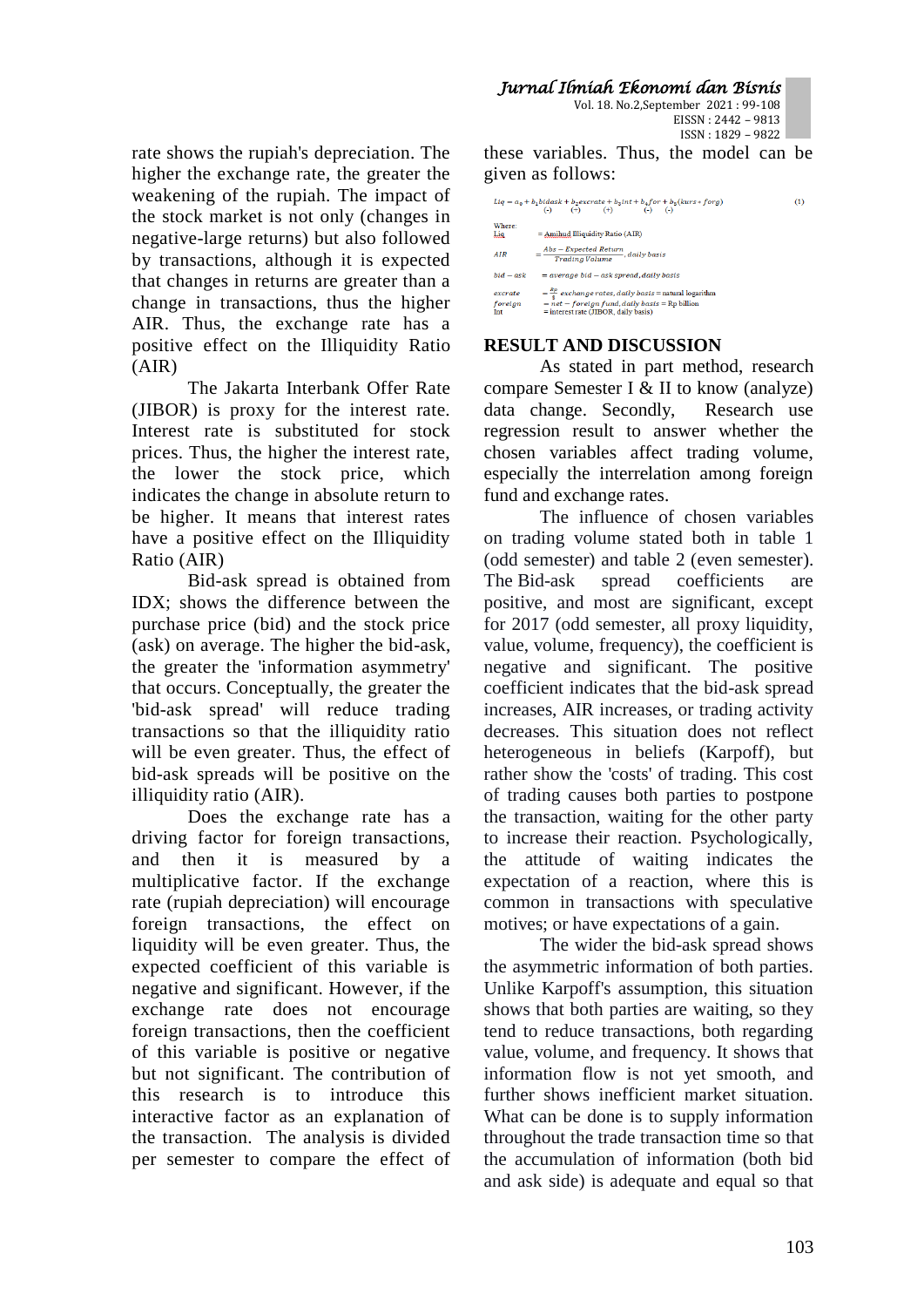Vol. 18. No.2,September 2021 : 99-108 EISSN : 2442 – 9813 ISSN : 1829 – 9822

the price of equilibrium is faster achieved. I can't compare this result with the previous study because they use bid-ask spread as inverse, to be dependent variable Chung & Charoenwong, (1998), Ahn et al., (1996), Frank & Garcia, (2011).

Concerning foreign influence, there is a change in the coefficient sign; in 2016-2017, positive coefficient in 2018, especially 2019, becomes negative. It means that in the last year (2019), the foreign inflow followed by an increase in transactions. This different pattern has several strategic implications, namely: (i) an increase in foreign transactions, indicating a more liquid market situation; (ii) if foreigners are considered as 'market leaders', then domestic transactions are followed; (iii) transactions are carried out in a more frequent amount (frequency); with more shares (volume) and a higher value (Value). It causes capital market oil to become more liquid. This situation can be interpreted as good news, but it can also be interpreted as bad news. It is good news because it shows the high trading volume (HTV), bad news because foreign is a 'signal' market. It makes the capital market more vulnerable to global issues. Its result is contrasted with Rhee & Wang (2009) research over ten years ago. Compared to Rhee & Wang's situation, Indonesia's current situation is different as shown by (i) a more global economy, (ii) a smaller transaction size (a lot containing 100 shares instead of 500 shares), (iii) more investors. If its result is compared to the ASEAN Capital Market, this result is also contrasted with the Vietnam Capital Market (Nguyen et.al (20 17) and the Thailand Capital Market (Thanatawee, 2019). Further research is needed to find out the differences in these results, including the difference in investment scale. Regression results 2019, for foreign variable, is negative significant (table 1 & 2, for all trading volume proxies). It means foreign influence

trading volume linearly. The results can be taken into consideration for investors, especially SRO. We hope, Indonesian Stock Market, not broken easily because of the negative foreign fund, although foreign fund as oil for transactions.

Exchange rates have positive and significant coefficients, except for 2019 (odd semester) for the proxy of value (AIR). While for the even semester, there were also more positive coefficients, but they were not significant. The negative coefficient of the exchange rate was found in several years, but it was not significant. Thus, in general, the exchange rate has a positive effect on AIR. Generally depreciation will cause trade transactions to decrease. This situation means that the rupiah depreciation does not encourage foreigners to conduct transactions. Some explanations that can be given are ; (1) The absence of additional foreign as hot money, due to the depreciation of the rupiah; (2) Existing foreign investors, being irrelevant with the exchange rate, which as rational investors will conduct transactions, based on rational considerations; (3) Depreciation of the rupiah is not an incentive for foreign funds, which means foreign parties, instead it considers the expectation of the future exchange rate, when it will return funds outside, according to the concept of the Effective Financing Rate.

For this result, uncontrolled depreciation has a negative impact not only on the economy but also on the capital market. The absence of hot money in the depreciation situation indicates future concern that there will be even more significant depreciation. In financial markets, expectations have an important role. Depreciation situations tend to be poorly perceived, so as undesirable situations. For foreign investors with high depreciation, the real return obtained decreases. There is a possibility of the negative net foreign, and pushed stock prices down. Thus AIR goes down. In this case, depreciation is more appropriate to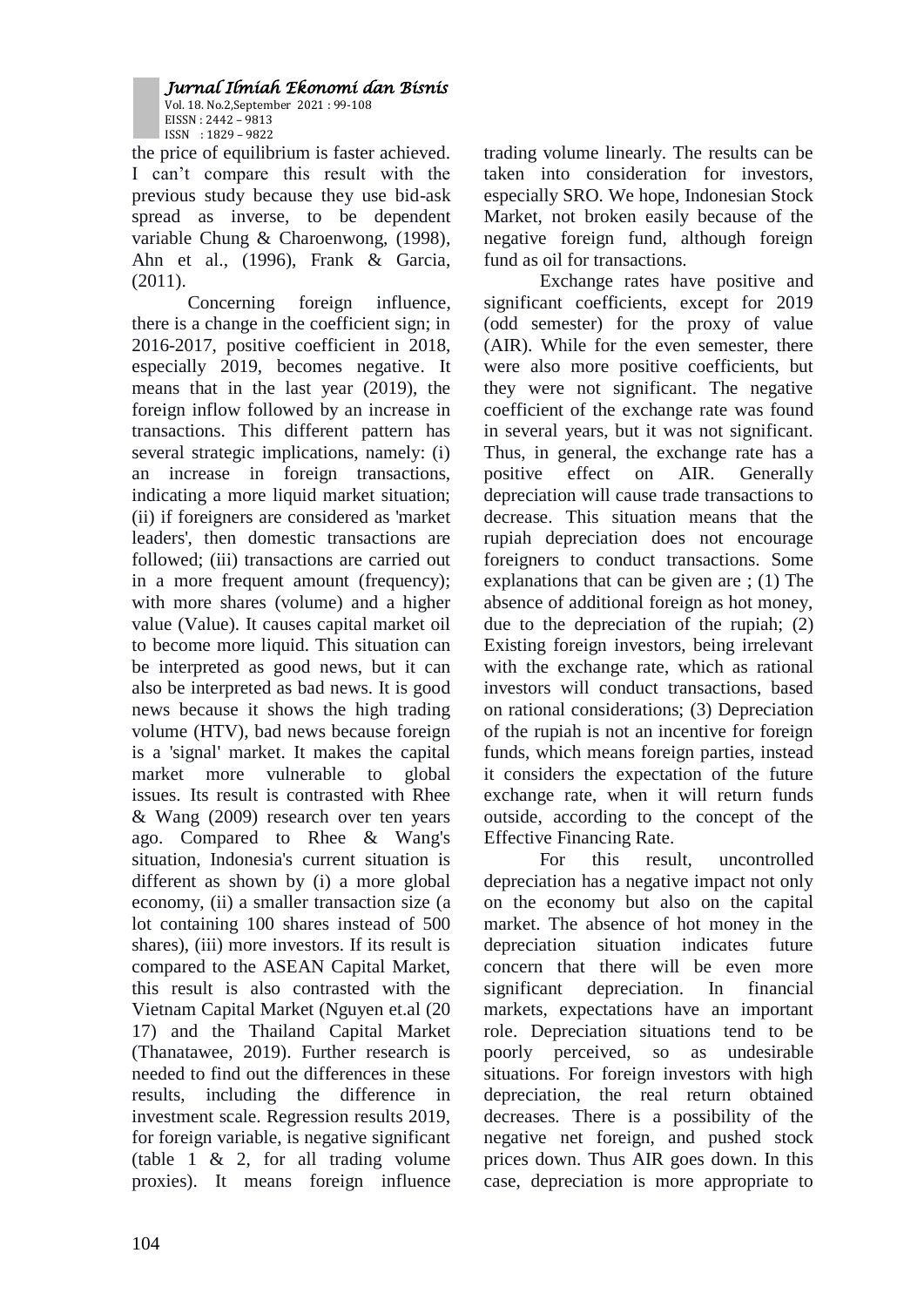refer to large (negative returns) than changes in the volume of transactions themselves. With this argument, to maintain about the exchange rate, it is not only 'a necessary condition' but also 'a sufficient condition' because the exchange rate got worse has the catastrophic impact. This research result accordance with Gong & Dai (2017), Li et al., (2020)

The interest coefficient is primarily positive and significant, except in 2018 & 2019 in the even semester. It shows that an increase in interest rates will reduce transactions on the capital market. This situation shows that interest rates are the 'substitute product' for the capital market. Several arguments can be given: (i) JIBOR interest rates are quite high and specific, so it becomes an attraction for investors; (ii) the smooth flow of money and capital markets, causing funds to move quickly. The influence of interest rates can be a concern for the Central Bank. This result similar to Ali Khrawish et al. (2010), Amarasinghe (2015), Ye & Huang (2018).

In the capital market, some stocks have high volatility, but others are 'sleep' stocks. The existence of a risk-free rate can be a reference as a comparison of investment returns. This situation can serve as a guideline for SRO to better coordinate with Central Bank and better understand investor behaviour in the context of investment asset selection. Because interest rates and shares are substitutes, SRO can view interest rates as a competitor to stocks. For this reason, high stock volatility must be informed as a good thing, namely the potential for higher profits. On the other hand, sleep stocks can be a handicap for the capital market, as a disincentive for investors, so considers investing in the money market (interest rates). The interest rate has a pretty high rate, risk-free rate, as sweeter, to tease investor, move (i) a part of the fund, (ii) temporarily, (iii) especially the lousy economy, like now.

Vol. 18. No.2,September 2021 : 99-108 EISSN : 2442 – 9813 ISSN : 1829 – 9822

Moderation Variable, otherwise the exchange rate moderates foreign if find the negative and significant coefficients. Results show only in 2018 (for all AIR proxies) and semester II; 2018-2019 for all proxies. It shows that in the last year (2019), it tends to be an interaction between foreign and the exchange rate. If foreign inflows and the rupiah depreciates, the amount of trading volume will increase. In the early part, it was stated that the foreign inflow tended to increase transactions, but the expectation of depreciation encouraged selling panic transactions. In this case, depreciation will only increase foreign transactions if the foreign funds are already in Indonesia. Thus, there is no evidence of exchange rates moderating foreign investors.

As expected, that depreciation is a consideration for foreign investors to conduct transactions in the capital market. Depreciation will increase transactions but in the form of net selling-foreign transactions. With many retail investors, less information, this situation can be the worst to be panic selling. For this matter, it is necessary to provide education to retail investors. Some things that can be referred to: (i) if foreigners sell, it's time to become the owner; (ii) the capital market phenomenon is the fundamental of the company, (iii) the perspective of investment is long-term, instead of short-term investment. A communication strategy is needed by the SRO so that retail investors are not easily swayed. The fact is, foreign investors, become, a 'signal' that should not be doubted, but needs to be dealt with so that the adverse effects can be eliminated/reduced.

Regression Analysis Result; Odd Semester (first line: coefficient; second line: p-value)

|            | Dependent variable:   LiquidValue |          |                |                |      |      |      |          |      | 2016-2019      |  |
|------------|-----------------------------------|----------|----------------|----------------|------|------|------|----------|------|----------------|--|
| Var        | 2016                              |          | 2017           |                | 2018 |      | 2019 |          |      |                |  |
| iabl<br>e  |                                   | π        |                | П              |      | Π    |      | П        |      | п              |  |
| <b>Bid</b> | 0.3                               | 0.3      | 0.23           | 0.23           | 0.26 | 0.26 |      | ۰        | 0.38 | 0.42           |  |
| -          | $\Omega$                          | $\Omega$ | $\mathbf{0}$   |                | 8    | 8    | 0.   | 0.1      | < 0. | < 0.           |  |
| Ask        | < 0.                              | < 0.     | 0.00           | 0.00           | < 0. | < 0. | 08   | $\Omega$ | 00   | 001            |  |
|            | 01                                | 01       | $\overline{4}$ | $\overline{4}$ | 001  | 001  | 0.   | 0.1      |      |                |  |
|            |                                   |          |                |                |      |      | 20   | 3        |      |                |  |
| For        | 0.2                               | 0.2      | 0.06           |                |      |      | ۰    | 0.1      | 0.18 | 0.15           |  |
| eign       | 4                                 | 4        | 8              | 0.05           | 0.16 | 0.15 | 0.   | $\Omega$ | 0.02 | $\overline{4}$ |  |
|            | < 0.                              | < 0.     | 0.22           |                | 4    | 3    | 16   | 0.1      |      | 0.04           |  |
|            | 01                                | 01       | $\overline{0}$ | 0.28           | 0.02 | 0.03 | 0.   | 4        |      |                |  |
|            |                                   |          |                | $\overline{c}$ | 9    | 9    | 04   |          |      |                |  |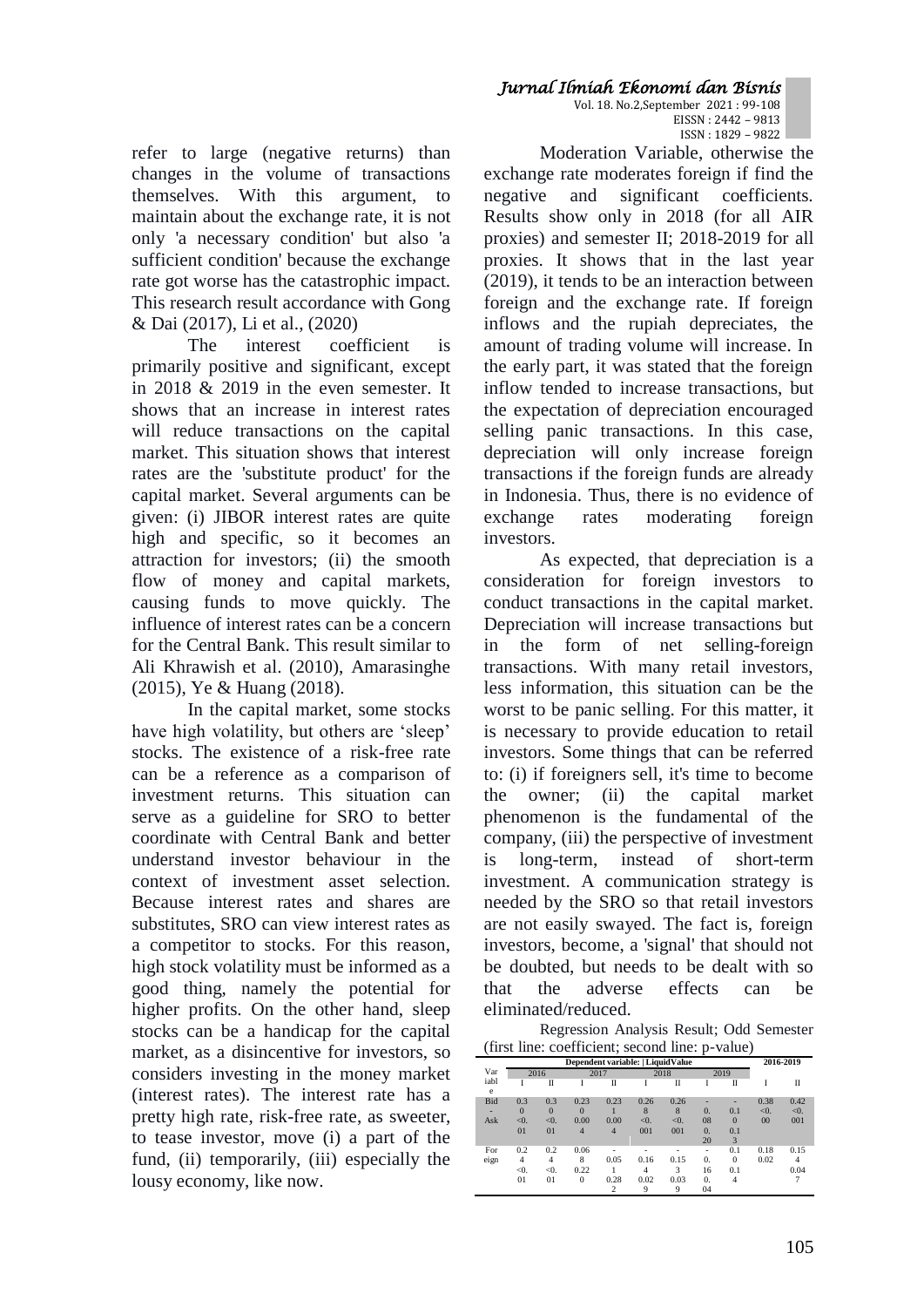Vol. 18. No.2,September 2021 : 99-108 EISSN : 2442 – 9813 ISSN : 1829 – 9822

| Exc<br>Rat<br>e         | 0.2<br>$\mathbf{1}$<br>< 0.<br>01 | 0.2<br>$\mathbf{1}$<br>< 0.<br>01   | 0.02<br>9<br>0.37<br>$\overline{c}$ | 0.01<br>6<br>0.42<br>9            | 0.00<br>$\,1$<br>0.49<br>$\sqrt{5}$ | 0.01<br>$\overline{2}$<br>0.44<br>9        | $\overline{0}$ .<br>01<br>$\mathbf{0}$<br>47 | 0.1<br>5<br>0.0<br>$\overline{\mathbf{4}}$       | 0.13<br>0.09   | 0.11<br>$\overline{2}$<br>0.11<br>6 |
|-------------------------|-----------------------------------|-------------------------------------|-------------------------------------|-----------------------------------|-------------------------------------|--------------------------------------------|----------------------------------------------|--------------------------------------------------|----------------|-------------------------------------|
| <b>JIB</b><br><b>OR</b> | 0.2<br>$\bf{0}$<br>⊲0.<br>01      | 0.2<br>$\boldsymbol{0}$<br>0.0<br>1 | 0.27<br>6<br>< 0.<br>001            | 0.28<br>$\bf{0}$<br>< 0.<br>001   | 0.23<br>3<br>0.00<br>3              | ÷.<br>0.24<br>$\bf{0}$<br>0.00<br>3        | $\mathbf{0}$ .<br>15<br>$\mathbf{0}$<br>05   | L,<br>0.1<br>$\mathbf{1}$<br>0.1<br>$\mathbf{1}$ | 0.19<br>0.02   | 0.19<br>5<br>0.01<br>7              |
| F*E<br>xRa<br>te        |                                   | 0.0<br>5<br>0.3<br>$\boldsymbol{0}$ |                                     | 0.13<br>5<br>0.06<br>$\mathbf{1}$ |                                     | 0.09<br>6<br>0.13<br>8                     |                                              | L<br>0.3<br>6<br>< 0.<br>01                      |                | 0.17<br>0.03<br>$\mathbf{1}$        |
| $R^2$                   | 0.1<br>$\boldsymbol{0}$           | 0.1<br>$\boldsymbol{0}$             | 0.14                                | 0.15                              | 0.19                                | 0.19                                       | $\overline{0}$ .<br>04                       | 0.1<br>$\boldsymbol{0}$                          | 0.11           | 0.15                                |
| Var                     |                                   | 2016                                | 2017                                |                                   |                                     | Dependent variable:   LiquidVolume<br>2018 |                                              | 2019                                             | 2016-2019      |                                     |
| iabl<br>$\rm e$         | I                                 | $\mathbf{I}$                        | I                                   | $\mathbf{I}$                      | I                                   | $\mathbf{I}$                               | I                                            | $\overline{\mathbf{u}}$                          | I              | $\mathbf{I}$                        |
| Bid<br>٠                | 0.3<br>$\mathfrak{2}$             | 0.3<br>$\mathbf{2}$                 | 0.21<br>3                           | 0.21<br>$1\,$                     | 0.28<br>$\overline{4}$              | 0.28<br>$\bf{0}$                           | 0.<br>10                                     | 0.1<br>$\mathbf{1}$                              | 0.34<br>< 0.   | 0.35<br>8                           |
| Ask                     | $\leq 0$ .                        | < 0.                                | 0.00                                | 0.00                              | < 0.                                | $\leq 0$ .                                 | $\boldsymbol{0}$ .                           | 0.1                                              | 001            | < 0.                                |
| For                     | 01<br>0.2                         | 01<br>0.2                           | $\overline{7}$<br>0.04              | 7<br>L,                           | 001                                 | 001                                        | 13                                           | $\mathbf{1}$<br>L.                               | 0.23           | 001<br>0.22                         |
| eign                    | 5<br>$<0$ .                       | 5<br>< 0.                           | $\overline{2}$<br>0.31              | 0.03<br>$\overline{2}$            | 0.16<br>$\mathbf{0}$                | 0.15<br>6                                  | $\overline{0}$ .<br>22                       | 0.0<br>3                                         | 0.00<br>6      | $\overline{2}$<br>0.00              |
|                         | 01                                | 01                                  | 7                                   | 0.36                              | 0.03<br>3                           | 0.03<br>7                                  | $\,<$<br>$\overline{0}$ .                    | 0.3                                              |                | $\bf 8$                             |
|                         |                                   |                                     |                                     | $\bf{0}$                          |                                     |                                            | 01                                           | 7                                                |                |                                     |
| Exc<br>Rat              | 0.1<br>$\overline{4}$             | 0.1<br>$\overline{4}$               | 0.0<br>14                           | 0.00                              | 0.04                                | 0.04                                       | $\overline{0}$ .                             | 0.0<br>$\overline{4}$                            | 0.08<br>0.19   | 0.05<br>6                           |
| $\rm e$                 | 0.0<br>5                          | 0.0<br>6                            | 0.43<br>8                           | 2<br>0.49                         | $\bf{0}$<br>0.32                    | $\bf{0}$<br>0.32                           | 07<br>$\boldsymbol{0}$ .                     | 0.3<br>$\overline{4}$                            | $\mathbf{1}$   | 0.27<br>7                           |
|                         |                                   |                                     |                                     | $\mathbf{1}$                      | 9<br>Ç.                             | 6                                          | 22                                           |                                                  |                |                                     |
| JIB<br><b>OR</b>        | 0.2<br>$\sqrt{2}$                 | 0.2<br>$\sqrt{2}$                   | 0.31<br>6                           | 0.32<br>$\mathbf{1}$              | 0.22                                | 0.22                                       | $\boldsymbol{0}$ .                           | L.<br>0.2                                        | 0.26<br>0.00   | 0.25<br>$\boldsymbol{9}$            |
|                         | $<0$ .<br>01                      | $<0$ .<br>01                        | <0.<br>001                          | <0.<br>001                        | $\overline{7}$<br>0.00              | $\overline{7}$<br>0.00                     | 24<br>$\dot{<}$                              | $\mathbf{0}$<br>0.0                              | $\overline{2}$ | 0.00<br>$\overline{c}$              |
|                         |                                   |                                     |                                     |                                   | $\overline{4}$                      | $\overline{4}$                             | 0.<br>01                                     | $\,1$                                            |                |                                     |
| F*E<br>xRa              |                                   | $\overline{0.0}$<br>$\mathbf{1}$    |                                     | $\sim$<br>0.10                    |                                     | $\sim$<br>0.05                             |                                              | ÷.<br>0.2                                        |                | $\sim$<br>0.09                      |
| te                      |                                   | 0.4                                 |                                     | 5                                 |                                     | $\mathbf{1}$                               |                                              | 5                                                |                | $\mathbf{1}$                        |
|                         |                                   | 7                                   |                                     | 0.11<br>6                         |                                     | 0.28<br>3                                  |                                              | < 0.<br>01                                       |                | 0.16<br>5                           |
| $R^2$                   | 0.2<br>4                          | 0.2<br>$\overline{4}$               | 0.16                                | 0.17                              | 0.17                                | 0.18                                       | 0.<br>12                                     | 0.1<br>5                                         | 0.24           | 0.23                                |
| Var                     |                                   | 2016                                |                                     | 2017                              |                                     | Dependent variable:   LiquidFreq<br>2018   |                                              | 2019                                             | 2016-2019      |                                     |
| iabl<br>$\mathbf{e}$    | I                                 | Π                                   | Ī                                   | $\mathbf{I}$                      | Ī                                   | Π                                          | I                                            | $\mathbf{I}$                                     | I              | $\mathbf{I}$                        |
| Bid                     | 0.3<br>6                          | 0.3                                 | 0.25                                | 0.25                              | 0.27<br>$\overline{7}$              | 0.27                                       | ÷.<br>$\overline{0}$ .                       | ÷.<br>0.0                                        | 0.39           | 0.42<br>$\overline{4}$              |
| Ask                     | < 0.                              | 6<br>< 0.                           | 6<br>0.00                           | 3<br>0.00                         | < 0.                                | 8<br>$<0$ .                                | 06                                           | $\overline{4}$                                   | < 0.<br>00     | < 0.                                |
|                         | 01                                | 01                                  | $\mathbf{1}$                        | $\overline{c}$                    | 001                                 | 001                                        | $\boldsymbol{0}$ .<br>24                     | 0.3<br>$\mathbf{3}$                              |                | 001                                 |
| For<br>eign             | 0.2<br>8                          | 0.2<br>8                            | 0.09<br>6                           | 0.05<br>8                         | ÷.<br>0.18                          | ÷<br>0.16                                  | 0.                                           | ÷.<br>0.0                                        | 0.26<br>0.00   | ÷<br>0.22                           |
|                         | $<0$ .                            | < 0.                                | 0.13                                | 0.25                              | $\boldsymbol{0}$                    | $\boldsymbol{0}$                           | 20                                           | $\overline{2}$                                   | $\overline{c}$ | 8                                   |
|                         | 01                                | 01                                  | 8                                   | 6                                 | 0.01<br>9                           | 0.03<br>$\overline{4}$                     | 0.<br>01                                     | 0.4<br>$\Omega$                                  |                | 0.00<br>6                           |
| Exc<br>Rat              | 0.1<br>6                          | 0.1<br>6                            | 0.10<br>$\,$ 8 $\,$                 | 0.11<br>$\bf{0}$                  | $\Box$<br>0.03                      | ÷.<br>0.04                                 | $\mathbf{0}$ .<br>02                         | 0.0<br>$\sqrt{2}$                                | 0.07<br>0.24   | 0.06<br>9                           |
| e                       | 0.0                               | 0.0                                 | 0.11                                | 0.10                              | $\mathbf{3}$                        | 3                                          | 0.                                           | 0.4                                              |                | 0.23                                |
|                         | $\overline{4}$                    | $\overline{4}$                      | $\boldsymbol{0}$                    | 6                                 | 0.35<br>$\boldsymbol{7}$            | 0.31<br>$\mathfrak{Z}$                     | 40                                           | $\mathbf{1}$                                     |                | $\sqrt{2}$                          |
| JIB<br>OR               | 0.2<br>3                          | 0.2<br>3                            | 0.19<br>3                           | 0.18<br>9                         | 0.20                                | 0.21                                       | $\overline{\phantom{a}}$<br>0.               | $\overline{\phantom{a}}$<br>0.1                  | 0.25<br>0.00   | 0.24<br>9                           |
|                         | <0.<br>01                         | < 0.<br>01                          | 0.01<br>3                           | 0.01<br>$\overline{4}$            | 9<br>0.00                           | $\overline{4}$<br>0.00                     | 15<br>$\mathbf{0}$ .                         | 3<br>0.0                                         | 3              | 0.00<br>3                           |
|                         |                                   |                                     |                                     |                                   | 8                                   | 7                                          | 05                                           | 7                                                |                |                                     |
| $F*E$<br>xRa            |                                   | 0.0<br>$\overline{c}$               |                                     | 0.05<br>$\overline{4}$            |                                     | 0.08                                       |                                              | 0.2                                              |                | 0.14                                |
| te                      |                                   | 0.4<br>3                            |                                     | 0.27<br>3                         |                                     | 6<br>0.16                                  |                                              | 9<br>$<0$ .                                      |                | $\overline{5}$<br>0.05              |
|                         |                                   |                                     |                                     |                                   |                                     | $\overline{5}$                             |                                              | 01                                               |                | $\,$ 8 $\,$                         |
| $R^2$                   | 0.0<br>8                          | 0.0<br>8                            | 0.13                                | 0.13                              | 0.17                                | 0.18                                       | 0.<br>06                                     | $_{0.1}$<br>$\overline{c}$                       | 0.09           | 0.28                                |

Regression Analysis Result; Even Semester(first line: coefficient; second line: pvalue)

|                                                       |                               | Dependent variable:   Liquid Value |                                  |                |  |  |  |  |  |  |
|-------------------------------------------------------|-------------------------------|------------------------------------|----------------------------------|----------------|--|--|--|--|--|--|
| Va<br>2016<br>2017                                    | 2018                          | 2019                               |                                  |                |  |  |  |  |  |  |
| ria<br>$_{\rm II}$<br>T<br>I<br>П                     | $_{\rm II}$<br>I              | I                                  | I<br>П                           | П              |  |  |  |  |  |  |
| ble                                                   |                               |                                    |                                  |                |  |  |  |  |  |  |
| 0.3<br>0.3<br>0.2<br>0.2<br><b>Bid</b>                | 0.2<br>0.2                    |                                    | 0.3                              | 0.4            |  |  |  |  |  |  |
| $\Omega$<br>$\Omega$<br>30<br>31<br>۰                 | 68<br>68                      | $\overline{0}$ .                   | 8<br>0.1                         | $\overline{2}$ |  |  |  |  |  |  |
| < 0.<br>< 0.<br>0.0<br>0.0<br>As                      | < 0.<br>< 0.                  | 08                                 | $\overline{0}$<br>< 0.           | < 0.           |  |  |  |  |  |  |
| 01<br>01<br>04<br>04<br>$\bf k$                       | 001<br>001                    | $\overline{0}$ .                   | 00<br>0.1                        | 001            |  |  |  |  |  |  |
|                                                       |                               | 20                                 | 3                                |                |  |  |  |  |  |  |
| 0.2<br>For<br>0.2<br>0.0                              | ٠                             | ÷.                                 | 0.1<br>0.1                       | 0.1            |  |  |  |  |  |  |
| 4<br>$\overline{4}$<br>68<br>0.0<br>eig               | 0.1<br>0.1                    | 0.                                 | $\mathbf{0}$<br>8                | 54             |  |  |  |  |  |  |
| < 0.<br>0.2<br>51<br>< 0.<br>$\mathbf n$              | 64<br>53                      | 16                                 | 0.1<br>0.0                       | 0.0            |  |  |  |  |  |  |
| 01<br>20<br>01<br>0.2                                 | 0.0<br>0.0                    | 0.                                 | $\overline{c}$<br>$\overline{4}$ | 47             |  |  |  |  |  |  |
| 82                                                    | 29<br>39                      | 04                                 |                                  |                |  |  |  |  |  |  |
| 0.2<br>0.0<br>0.0<br>Ex<br>0.2                        | ٠<br>٠                        | ٠                                  | 0.1<br>0.1                       | 0.1            |  |  |  |  |  |  |
| 29<br>1<br>1<br>16<br>cR                              | 0.0<br>0.0                    | $\overline{0}$ .                   | 5<br>3                           | 12             |  |  |  |  |  |  |
| 0.3<br>< 0.<br>< 0.<br>0.4<br>ate                     | 01<br>12                      | 01                                 | 0.0<br>0.0                       | 0.1            |  |  |  |  |  |  |
| 01<br>72<br>29<br>01                                  | 0.4<br>0.4                    | $\overline{0}$ .                   | $\overline{4}$<br>9              | 16             |  |  |  |  |  |  |
|                                                       | 95<br>49                      | 47                                 |                                  |                |  |  |  |  |  |  |
| 0.2<br>0.2<br>JIB<br>0.2<br>0.2                       | ٠<br>$\overline{\phantom{m}}$ | ÷,                                 | 0.1<br>٠                         | 0.1            |  |  |  |  |  |  |
| <b>OR</b><br>$\mathbf{0}$<br>$\mathbf{0}$<br>76<br>80 | 0.2<br>0.2                    | 0.                                 | 9<br>0.1                         | 95             |  |  |  |  |  |  |

|             | $\leq 0$ .      | 0.0            | $< 0$ .        | < 0.                    | 33                                 | 40                       | 15                       | $\mathbf{1}$          | 0.0             | 0.0             |
|-------------|-----------------|----------------|----------------|-------------------------|------------------------------------|--------------------------|--------------------------|-----------------------|-----------------|-----------------|
|             | 01              | 1              | 001            | 001                     | 0.0                                | 0.0                      | 0.                       | 0.1                   | 2               | 17              |
|             |                 |                |                |                         | 03                                 | 03                       | 05                       | $\,1\,$               |                 |                 |
| $F^*$       |                 | 0.0            |                |                         |                                    |                          |                          |                       |                 |                 |
|             |                 |                |                | 0.1                     |                                    | ä,                       |                          | ÷,                    |                 |                 |
| Ex          |                 | 5              |                | 35                      |                                    | 0.0                      |                          | 0.3                   |                 | 0.1             |
| Rat         |                 | 0.3            |                | 0.0                     |                                    | 96                       |                          | 6                     |                 | $7\phantom{.0}$ |
| $\rm e$     |                 | $\bf{0}$       |                | 61                      |                                    | 0.1                      |                          | < 0.                  |                 | 0.0             |
|             |                 |                |                |                         |                                    | 38                       |                          | 01                    |                 | 31              |
| $R^2$       | 0.1             | 0.1            | 0.1            | 0.1                     | 0.1                                | $\overline{0.1}$         | 0.                       | 0.1                   | 0.1             | 0.1             |
|             | $\mathbf{0}$    | $\theta$       | $\overline{4}$ | 5                       | 9                                  | 9                        | 04                       | $\theta$              | $\mathbf{1}$    | 5               |
|             |                 |                |                |                         |                                    |                          |                          |                       |                 |                 |
|             |                 |                |                |                         | Dependent variable:   LiquidVolume |                          |                          |                       |                 |                 |
| Var         |                 | 2016           |                | 2017                    |                                    | 2018                     |                          | 2019                  | 2016-2019       |                 |
| iabl        | I               | $\mathbf I$    | I              | $\overline{\mathbf{u}}$ | I                                  | $\mathbf{I}$             | I                        | $\mathbf{I}$          | I               | $\mathbf{I}$    |
| $\rm e$     |                 |                |                |                         |                                    |                          |                          |                       |                 |                 |
| Bid         | 0.3             | 0.3            | 0.2            | 0.2                     | 0.2                                | 0.2                      | 0.                       | 0.1                   | 0.3             | 0.3             |
| $\sim$      | $\sqrt{2}$      | $\,2$          | 13             | 11                      | 84                                 | 80                       | 10                       | 1                     | $\overline{4}$  | 58              |
| As          | < 0.            | < 0.           | 0.0            | 0.0                     | < 0.                               | $< 0$ .                  | 0.                       | 0.1                   | $< 0$ .         | < 0.            |
|             |                 |                |                |                         |                                    |                          |                          | 1                     |                 |                 |
| k           | 01              | 01             | 07             | 07                      | 001                                | 001                      | 13                       |                       | 001             | 001             |
| For         | 0.2             | 0.2            | 0.0            | $\sim$                  | $\sim$                             | $\sim$                   | $\overline{\phantom{a}}$ | $\omega$              | 0.2             | 0.2             |
| eig         | $5\overline{)}$ | 5              | 42             | 0.0                     | 0.1                                | 0.1                      | $\overline{0}$ .         | 0.0                   | $\mathbf{3}$    | 22              |
| $\bf n$     | $<0$ .          | $<0$ .         | 0.3            | 32                      | 60                                 | 56                       | 22                       | $\mathbf{3}$          | 0.0             | 0.0             |
|             | 01              | 01             | 17             | 0.3                     | 0.0                                | 0.0                      | $\,<$                    | 0.3                   | 06              | 08              |
|             |                 |                |                | 60                      | 33                                 | 37                       | $\overline{0}$ .         | $\overline{7}$        |                 |                 |
|             |                 |                |                |                         |                                    |                          | 01                       |                       |                 |                 |
| Exc         | 0.1             | 0.1            | 0.0            | $\sim$                  | $\sim$                             | $\sim$                   | $\overline{\phantom{a}}$ | 0.0                   | 0.0             | 0.0             |
|             |                 |                |                |                         |                                    |                          |                          |                       |                 |                 |
| Rat         | $\overline{4}$  | $\overline{4}$ | 14             | 0.0                     | 0.0                                | $0.0\,$                  | $\mathbf{0}$ .           | $\overline{4}$        | 8               | 56              |
| $\rm e$     | 0.0             | 0.0            | 0.4            | 02                      | 40                                 | 40                       | 07                       | 0.3                   | 0.1             | 0.2             |
|             | 5               | 6              | 38             | 0.4                     | 0.3                                | 0.3                      | $\boldsymbol{0}$ .       | $\overline{4}$        | 91              | 77              |
|             |                 |                |                | 91                      | 29                                 | 26                       | 22                       |                       |                 |                 |
| <b>JIB</b>  | 0.2             | 0.2            | 0.3            | 0.3                     | $\sim$                             | $\omega$                 | ÷,                       |                       | 0.2             | 0.2             |
| <b>OR</b>   | $\overline{2}$  | $\overline{2}$ | 16             | 21                      | 0.2                                | 0.2                      | $\overline{0}$ .         | 0.2                   | 6               | 59              |
|             | < 0.            | < 0.           | < 0.           | < 0.                    | 27                                 | 27                       | 24                       | $\mathbf{0}$          | 0.0             | 0.0             |
|             |                 |                |                |                         |                                    |                          |                          |                       |                 |                 |
|             | 01              | 01             | 001            | 001                     | 0.0                                | 0.0                      | $\,<$                    | 0.0                   | 02              | 02              |
|             |                 |                |                |                         | 04                                 | 04                       | 0.                       | $\mathbf{1}$          |                 |                 |
|             |                 |                |                |                         |                                    |                          | 01                       |                       |                 |                 |
| F*          |                 | 0.0            |                |                         |                                    |                          |                          |                       |                 |                 |
| Ex          |                 | $\mathbf{1}$   |                | 0.1                     |                                    | 0.0                      |                          | 0.2                   |                 | 0.0             |
| Rat         |                 | 0.4            |                | 05                      |                                    | 51                       |                          | $\sqrt{5}$            |                 | 91              |
| e           |                 | 7              |                | 0.1                     |                                    | 0.2                      |                          | <0.                   |                 | 0.1             |
|             |                 |                |                | 16                      |                                    | 83                       |                          | 01                    |                 | 65              |
|             |                 |                |                |                         |                                    |                          |                          |                       |                 |                 |
| $R^2$       | 0.2             | 0.2            | 0.1            | 0.1                     | 0.1                                | 0.1                      | $\overline{0}$ .         | 0.1                   | 0.2             | 0.2             |
|             | $\overline{4}$  | $\overline{4}$ | 6              | $\boldsymbol{7}$        | $\overline{7}$                     | $\,$ 8 $\,$              | 12                       | 5                     | $\overline{4}$  | 3               |
|             |                 |                |                |                         | Dependent variable:   LiquidFreq   |                          |                          |                       |                 |                 |
| Var         |                 | 2016           |                | 2017                    |                                    | 2018                     |                          | 2019                  | 2016-2019       |                 |
| iabl        | T               | $\mathbf{I}$   | I              | $\mathbf{I}$            | I                                  | $\mathbf{I}$             | I                        | $\mathbf{I}$          | I               | $\mathbf{I}$    |
| $\rm e$     |                 |                |                |                         |                                    |                          |                          |                       |                 |                 |
| Bid         | 0.3             | 0.3            | 0.2            | 0.2                     | 0.2                                | 0.2                      | $\blacksquare$           |                       | 0.3             | 0.4             |
|             | 6               | 6              | 56             | 53                      | 77                                 | 78                       | $\overline{0}$ .         | 0.0                   | 9               | 24              |
|             |                 |                | 0.0            |                         |                                    |                          |                          |                       |                 |                 |
| As          | < 0.            | < 0.           |                |                         |                                    |                          |                          |                       |                 |                 |
| $\bf k$     |                 |                |                | 0.0                     | < 0.                               | < 0.                     | 06                       | $\overline{4}$        | $<0$ .          | < 0.            |
|             | 01              | 01             | 01             | 02                      | 001                                | 001                      | $0. \,$                  | 0.3                   | $00\,$          | 001             |
|             |                 |                |                |                         |                                    |                          | 24                       | $\overline{3}$        |                 |                 |
| For         | 0.2             | 0.2            | 0.0            | 0.0                     | $\overline{\phantom{a}}$           | $\overline{\phantom{a}}$ | $\overline{\phantom{a}}$ | ÷.                    | 0.2             | $\sim$          |
|             | 8               |                | 96             |                         | 0.1                                |                          | 0.                       | 0.0                   |                 | 0.2             |
| eig         |                 | 8              |                | 58                      |                                    | 0.1                      |                          |                       | 6               |                 |
| $\mathbf n$ | < 0.            | < 0.           | 0.1            | 0.2                     | 80                                 | 60                       | 20                       | $\overline{2}$        | 0.0             | 28              |
|             | 01              | 01             | 38             | 56                      | 0.0                                | 0.0                      | 0.                       | 0.4                   | 02              | 0.0             |
|             |                 |                |                |                         | 19                                 | 34                       | 01                       | $\mathbf{0}$          |                 | 06              |
| Exc         | 0.1             | 0.1            | 0.1            | 0.1                     | $\omega$                           | $\omega$                 | $\overline{0}$ .         | 0.0                   | 0.0             | 0.0             |
| Rat         | 6               | 6              | 08             | 10                      | 0.0                                | 0.0                      | 02                       | $\overline{2}$        | $7\phantom{.0}$ | 69              |
| e.          | 0.0             | 0.0            | 0.1            | 0.1                     | 33                                 | 43                       | $\overline{0}$ .         | 0.4                   | 0.2             | 0.2             |
|             |                 |                |                |                         |                                    |                          |                          | $\mathbf{1}$          |                 |                 |
|             | $\overline{4}$  | $\overline{4}$ | 10             | 06                      | 0.3                                | 0.3                      | 40                       |                       | $\overline{4}$  | 32              |
|             |                 |                |                |                         | 57                                 | 13                       |                          |                       |                 |                 |
| JIB         | 0.2             | 0.2            | 0.1            | 0.1                     | $\sim$                             | $\sim$                   | $\sim$                   | $\sim$                | 0.2             | 0.2             |
| <b>OR</b>   | 3               | 3              | 93             | 89                      | 0.2                                | 0.2                      | 0.                       | 0.1                   | 5               | 49              |
|             | $<0$ .          | < 0.           | 0.0            | 0.0                     | 09                                 | 14                       | 15                       | 3                     | 0.0             | 0.0             |
|             | 01              | 01             | 13             | 14                      | 0.0                                | 0.0                      | 0.                       | 0.0                   | 03              | 03              |
|             |                 |                |                |                         | 08                                 | 07                       | 05                       | $\tau$                |                 |                 |
| $F^*$       |                 |                |                |                         |                                    | $\sim$                   |                          |                       |                 |                 |
|             |                 | 0.0            |                | 0.0                     |                                    |                          |                          | p                     |                 |                 |
| Ex          |                 | $\overline{c}$ |                | 54                      |                                    | 0.0                      |                          | 0.2                   |                 | 0.1             |
| Rat         |                 | 0.4            |                | 0.2                     |                                    | 86                       |                          | 9                     |                 | 45              |
| $\rm e$     |                 | $\sqrt{3}$     |                | 73                      |                                    | 0.1                      |                          | $<0$ .                |                 | 0.0             |
|             |                 |                |                |                         |                                    | 65                       |                          | 01                    |                 | 58              |
| $R^2$       | 0.0<br>8        | 0.0<br>8       | 0.1<br>3       | 0.1<br>3                | 0.1<br>7                           | 0.1<br>8                 | $\overline{0}$ .<br>06   | 0.1<br>$\overline{c}$ | 0.0<br>9        | 0.2<br>8        |

### **CONCLUSIONS AND SUGGESTION**

The results of the study provide several policies or investment implications. First, bid-ask spreads tend to reduce trading transactions. It means that the high bid-ask spreads become enormous transaction costs, unlike the Karpoff concept. However, it is also not recommended to decrease the bidask spread, considering that the bid-ask price of the upper group's shares is relatively low, around a maximum of 0.5%. In transactions, investors ignore the bid-ask spread but rather the acceleration of the price itself. This price acceleration is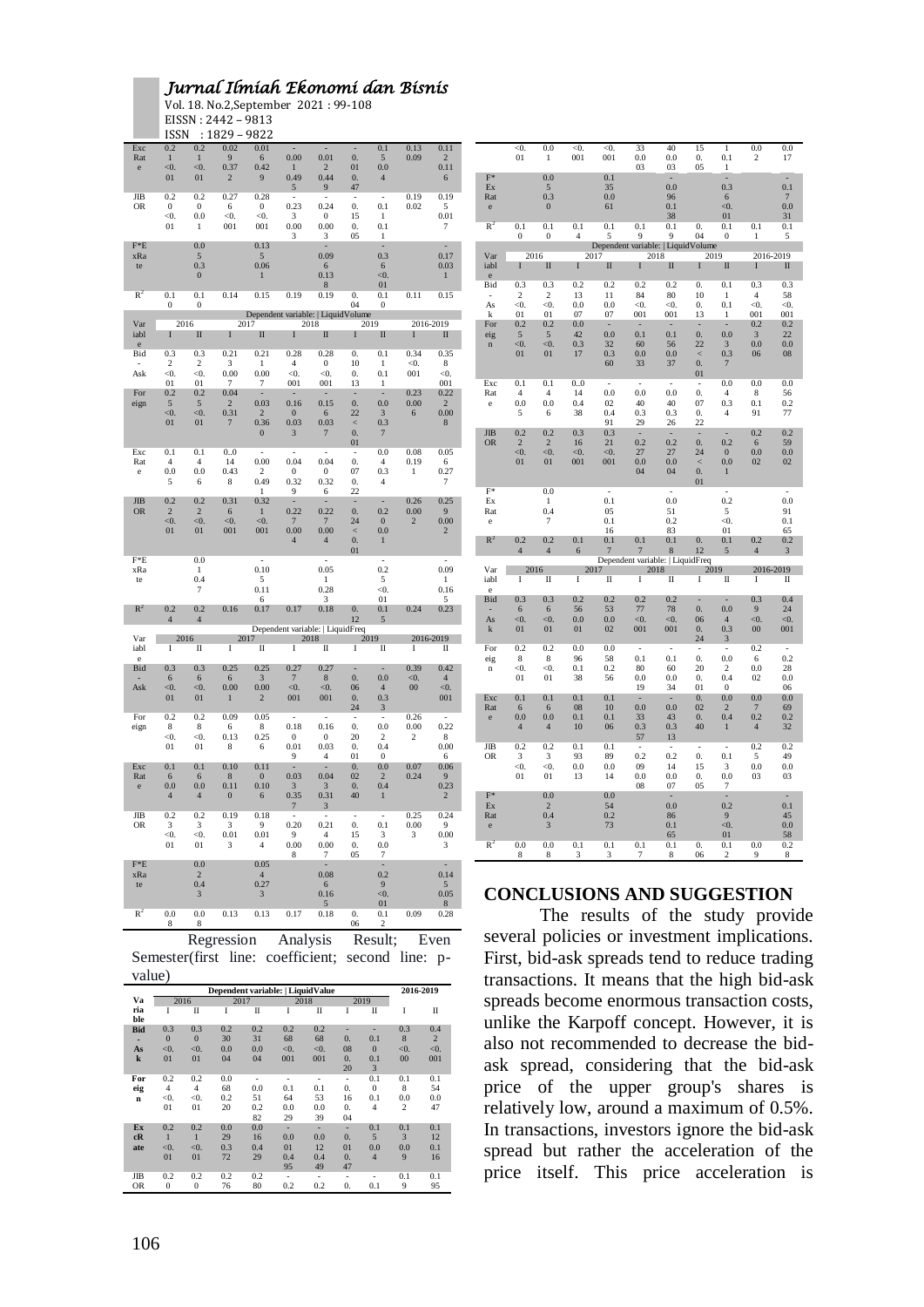### influenced by various factors, not merely bid-ask spreads. Second, the depreciating rupiah has a negative impact on stock trading transactions. Thus, it is of concern to the relevant stakeholders the importance of managing the exchange rate. For the capital market, it needs to be anticipated about the impact of changes in exchange rates, for example, applying the lower limit (auto rejection) so that no sharp decline occurs. Rising interest rates become a substitute for the capital market. Thus, the interest rate policy can be seen by investors as an alternative investment. Foreign is an indicator of transactions in the capital market; for that reason, it is necessary to watch out the flow of large amounts of foreign funds. Together with the exchange rate, the changes in the exchange rate and foreign funds greatly affect the capital market.

Illiquidity Ratio of Amihud, using the concept of absolute return. In this case, if both negative return and positive return cannot be distinguished. Also, if the value of the ratio is large, then is it caused by a large change in return and/or by a high trading volume? It can be a concern for further research.

From the description above, several policy implications can be taken, namely: (1) Bid-ask spreads need not be minimized, (2) Government needs to manage the exchange rate, (3) The interest rate is a policy that affects the capital market, (4) Foreign fund is an oil for the capital market, so it must be anticipated by regulators if there are changes in large numbers.

# **REFERENCES**

Agudelo, D. A. (2010). Friend or foe? Foreign investors and the liquidity of six asian markets. *Asia-Pacific Journal of Financial Studies*, *39*(3), 261–300. https://doi.org/10.1111/j.2041-

6156.2010.01012.x

Ahmad, M., Maochun, Z., & Sattar, A.

#### *Jurnal Ilmiah Ekonomi dan Bisnis*  Vol. 18. No.2,September 2021 : 99-108 EISSN : 2442 – 9813 ISSN : 1829 – 9822

(2012). Impact of Interest Rate, Exchange Rate and Inflation on Stock Returns of Kse 100 Index. *International Journal of Economics and Research*, *10*(1), 259–266.

- Ahn, H. J., Cao, C. Q., & Choe, H. (1996). Tick size, spread, and volume. *Journal of Financial Intermediation*, *5*(1), 2–22. https://doi.org/10.1006/jfin.1996.0002
- Ali Khrawish, H., Zakaria Siam, W., & Jaradat, M. (2010). The relationships between stock market capitalization rate and interest rate: Evidence from Jordan. *Business and Economic Horizons*, *2*, 60–66. https://doi.org/10.15208/beh.2010.17
- Amarasinghe, A. (2015). Dynamic Relationship between Interest Rate and Stock Price : Empirical Evidence from Colombo Stock Exchange. *International Journal of Business and Social Science*, *6*(4), 92–97.
- Callen, J. L., & Fang, X. (2015). Short interest and stock price crash risk. *Journal of Banking and Finance*, *60*, 181–194. https://doi.org/10.1016/j.jbankfin.201 5.08.009
- Chkili, W., & Nguyen, D. K. (2014). Exchange rate movements and stock market returns in a regime-switching environment: Evidence for BRICS countries. *Research in International Business and Finance*, *31*, 46–56. https://doi.org/10.1016/j.ribaf.2013.1 1.007
- Chung, K. H., & Charoenwong, C. (1998). Insider trading and the bid-ask spread. *Financial Review*, *33*(3), 1–20. https://doi.org/10.1111/j.1540- 6288.1998.tb01379.x
- Ding, M., Suardi, S., & Nilsson, B. (2013). Foreign Institutional Investors and Stock Market Liquidity in China: State Ownership, Trading Activity and Information Asymmetry. *SSRN Electronic Journal*. https://doi.org/10.2139/ssrn.2241832